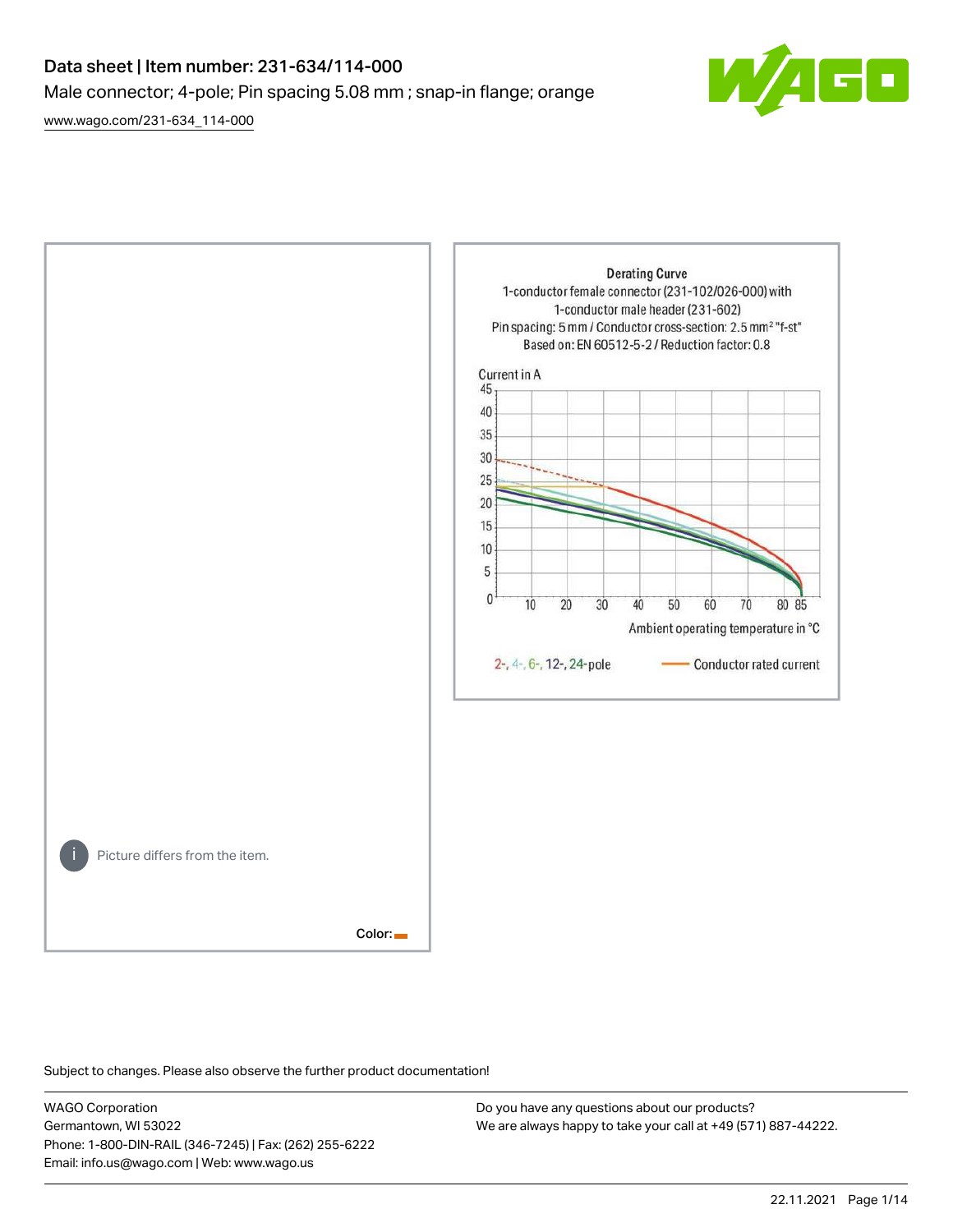

Dimensions in mm

 $L =$  (pole no. x pin spacing) + 3.2 mm

 $L_3 = L - 0.2$  mm

 $L_4 = L_3 + 15.2$  mm

 $L_5 = L_3 + 18$  mm

 $L_A = L_3 + 12.6$  mm

 $L_B = L_3 + 13.2$  mm

Subject to changes. Please also observe the further product documentation!

WAGO Corporation Germantown, WI 53022 Phone: 1-800-DIN-RAIL (346-7245) | Fax: (262) 255-6222 Email: info.us@wago.com | Web: www.wago.us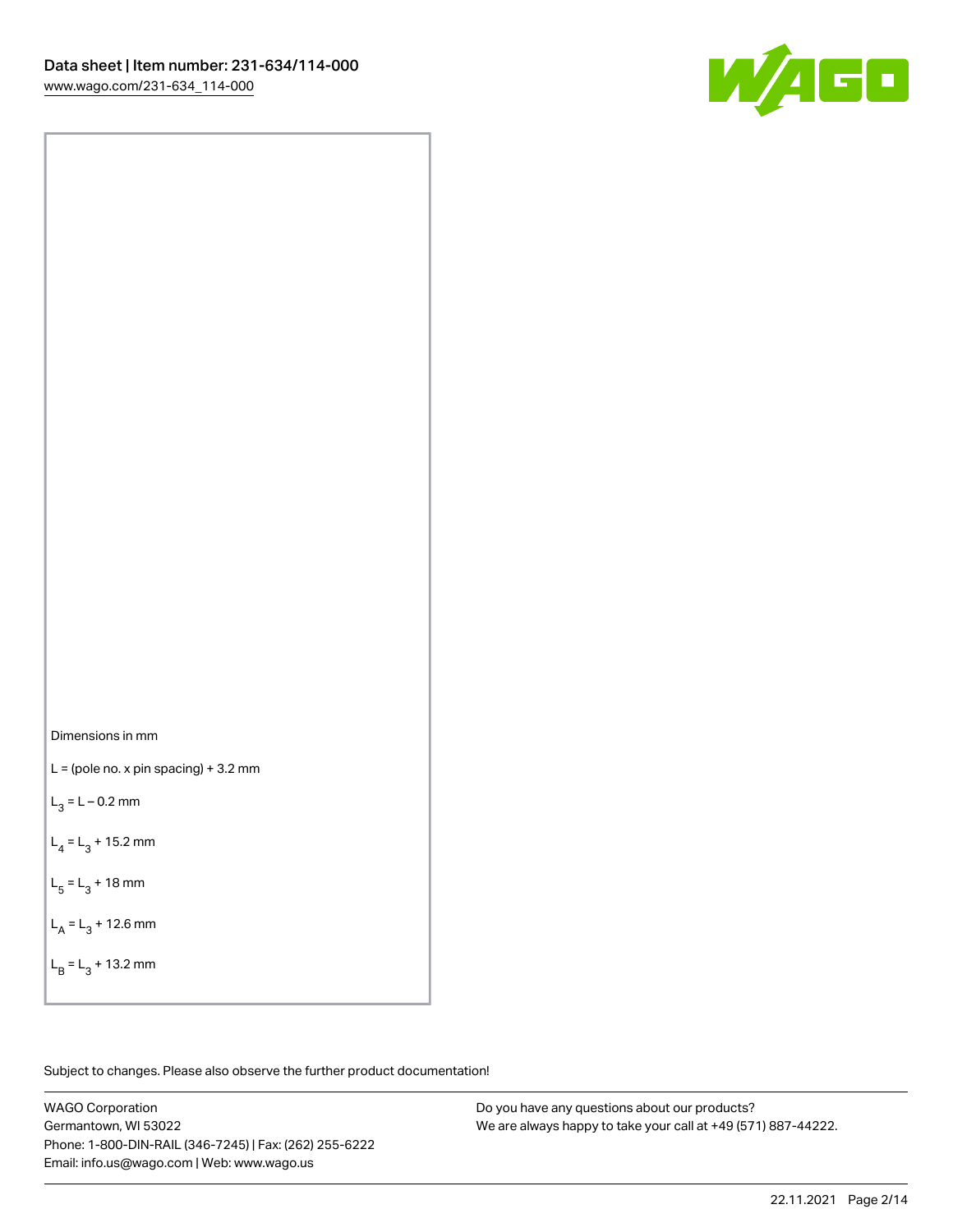# Item description

- $\blacksquare$ Universal connection for all conductor types
- $\blacksquare$ Easy cable pre-assembly and on-unit wiring via vertical and horizontal CAGE CLAMP<sup>®</sup> actuation
- $\blacksquare$ For wire-to-wire and board-to-wire connections
- $\blacksquare$ Versions available with snap-in mounting feet or flanges for panel or through-panel mounting
- $\blacksquare$ With coding fingers

# Data Notes

| Safety information 1 | The <i>MCS – MULTI CONNECTION SYSTEM</i> includes connectors<br>without breaking capacity in accordance with DIN EN 61984. When<br>used as intended, these connectors must not be connected<br>/disconnected when live or under load. The circuit design should<br>ensure header pins, which can be touched, are not live when<br>unmated. |
|----------------------|--------------------------------------------------------------------------------------------------------------------------------------------------------------------------------------------------------------------------------------------------------------------------------------------------------------------------------------------|
| Variants:            | Other pole numbers<br>Gold-plated or partially gold-plated contact surfaces<br>Other versions (or variants) can be requested from WAGO Sales or<br>configured at https://configurator.wago.com/                                                                                                                                            |

## Electrical data

## IEC Approvals

| Ratings per                 | IEC/EN 60664-1                                                        |
|-----------------------------|-----------------------------------------------------------------------|
| Rated voltage (III / 3)     | 320 V                                                                 |
| Rated surge voltage (III/3) | 4 <sub>k</sub> V                                                      |
| Rated voltage (III/2)       | 320 V                                                                 |
| Rated surge voltage (III/2) | 4 <sub>k</sub> V                                                      |
| Nominal voltage (II/2)      | 630 V                                                                 |
| Rated surge voltage (II/2)  | 4 <sub>kV</sub>                                                       |
| Rated current               | 12A                                                                   |
| Legend (ratings)            | $(III / 2)$ $\triangle$ Overvoltage category III / Pollution degree 2 |

# UL Approvals

| Approvals per                  | UL 1059 |
|--------------------------------|---------|
| Rated voltage UL (Use Group B) | 300 V   |
| Rated current UL (Use Group B) | 15 A    |
| Rated voltage UL (Use Group D) | 300 V   |

| WAGO Corporation                                       | Do you have any questions about our products?                 |
|--------------------------------------------------------|---------------------------------------------------------------|
| Germantown. WI 53022                                   | We are always happy to take your call at +49 (571) 887-44222. |
| Phone: 1-800-DIN-RAIL (346-7245)   Fax: (262) 255-6222 |                                                               |
| Email: info.us@wago.com   Web: www.wago.us             |                                                               |

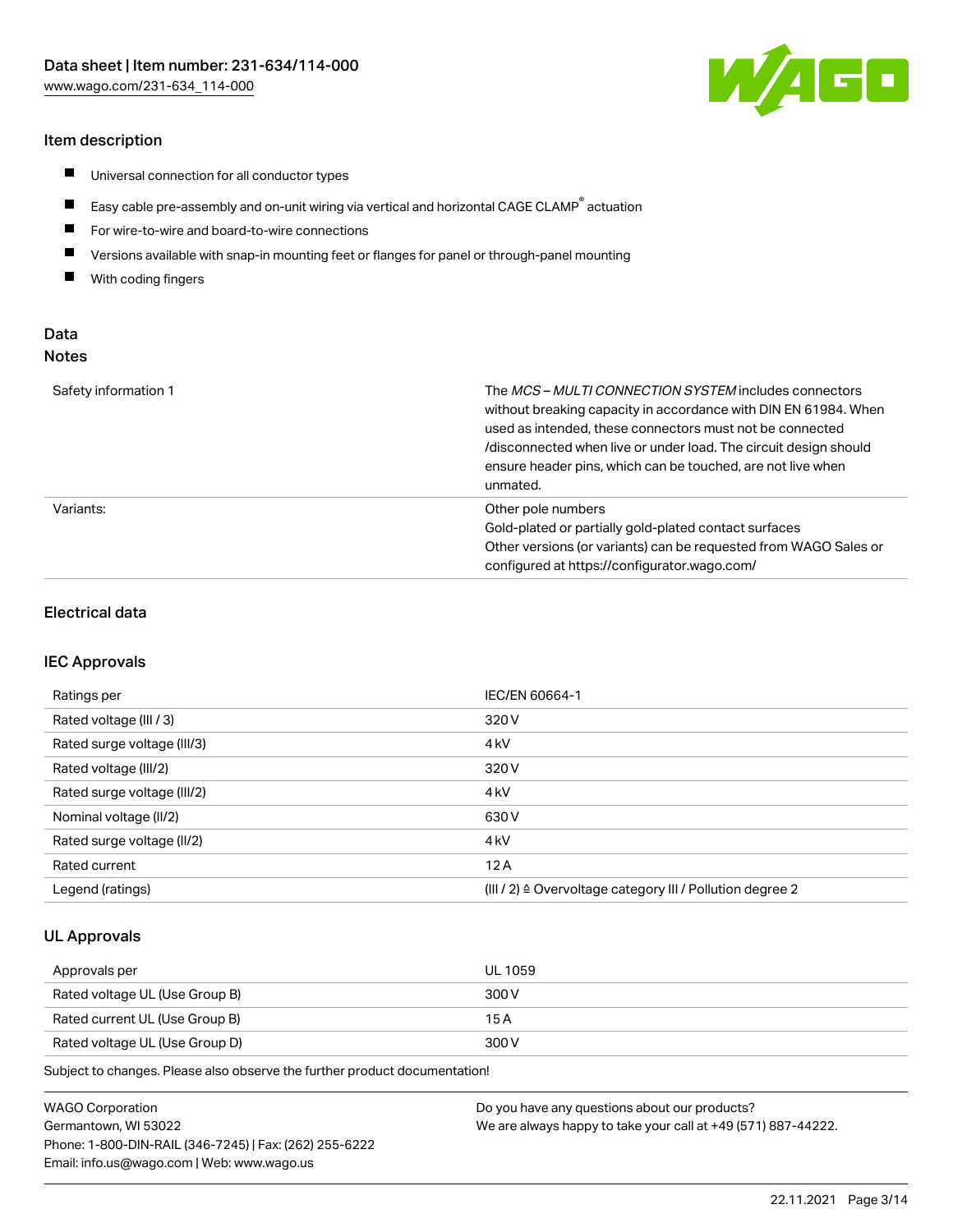[www.wago.com/231-634\\_114-000](http://www.wago.com/231-634_114-000)



| Rated current UL (Use Group D) | 10 A |
|--------------------------------|------|
|--------------------------------|------|

# Ratings per UL

| Rated voltage UL 1977 | 600 V |
|-----------------------|-------|
| Rated current UL 1977 |       |

# CSA Approvals

| Approvals per                   | <b>CSA</b> |
|---------------------------------|------------|
| Rated voltage CSA (Use Group B) | 300 V      |
| Rated current CSA (Use Group B) | 15 A       |
| Rated voltage CSA (Use Group D) | 300 V      |
| Rated current CSA (Use Group D) | 10 A       |

## Connection data

| Total number of connection points | 4 |
|-----------------------------------|---|
| Total number of potentials        | 4 |
| Number of connection types        |   |
| Number of levels                  |   |

# Connection 1

#### Connection technology CAGE CLAMP®

|                                                   | <b>CAGE CLAMP</b>                       |
|---------------------------------------------------|-----------------------------------------|
| Actuation type                                    | Operating tool                          |
| Solid conductor                                   | $0.08$ 2.5 mm <sup>2</sup> / 28  12 AWG |
| Fine-stranded conductor                           | $0.08$ 2.5 mm <sup>2</sup> / 28  12 AWG |
| Fine-stranded conductor; with insulated ferrule   | $0.251.5$ mm <sup>2</sup>               |
| Fine-stranded conductor; with uninsulated ferrule | $0.252.5$ mm <sup>2</sup>               |
| Strip length                                      | 89 mm / 0.31  0.35 inch                 |
| Number of poles                                   | 4                                       |
| Conductor entry direction to mating direction     | 0°                                      |

# Physical data

| Pin spacing | 5.08 mm / 0.2 inch    |
|-------------|-----------------------|
| Width       | 41.32 mm / 1.627 inch |
| Height      | 17.5 mm / 0.689 inch  |
| Depth       | 27.5 mm / 1.083 inch  |

| <b>WAGO Corporation</b>                                | Do you have any questions about our products?                 |
|--------------------------------------------------------|---------------------------------------------------------------|
| Germantown, WI 53022                                   | We are always happy to take your call at +49 (571) 887-44222. |
| Phone: 1-800-DIN-RAIL (346-7245)   Fax: (262) 255-6222 |                                                               |
| Email: info.us@wago.com   Web: www.wago.us             |                                                               |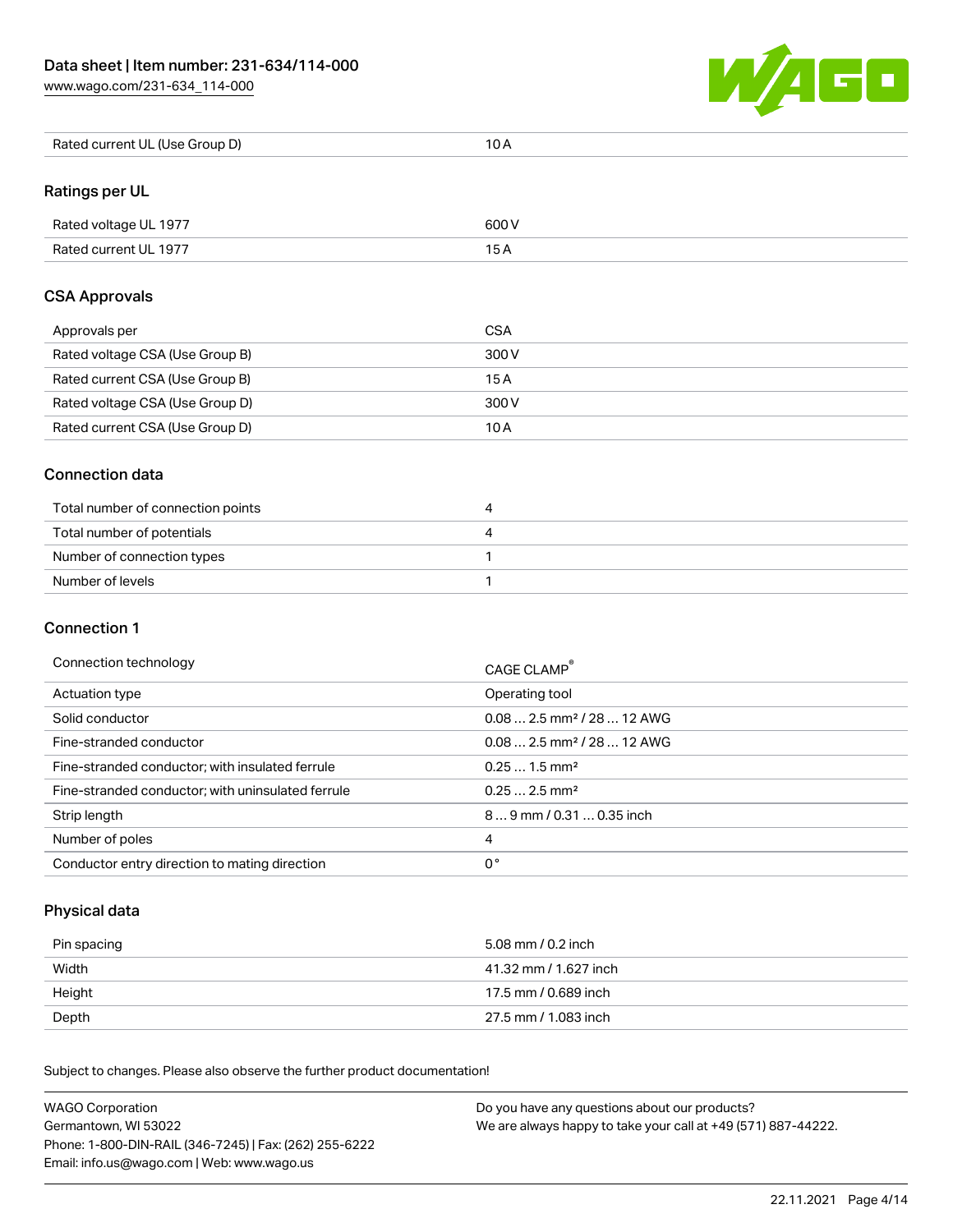[www.wago.com/231-634\\_114-000](http://www.wago.com/231-634_114-000)



# Mechanical data

| Housing sheet thickness | $0.5$ 2.5 mm / 0.02  0.098 inch |
|-------------------------|---------------------------------|
| Mounting type           | Snap-in                         |
| Mounting type           | Feed-through mounting           |

# Plug-in connection

| Contact type (pluggable connector) | Male connector/plug |
|------------------------------------|---------------------|
| Connector (connection type)        | for conductor       |
| Mismating protection               | No                  |
| Locking of plug-in connection      | Without             |

# Material data

| Color                       | orange                                |
|-----------------------------|---------------------------------------|
| Material group              |                                       |
| Insulation material         | Polyamide (PA66)                      |
| Flammability class per UL94 | V <sub>0</sub>                        |
| Clamping spring material    | Chrome nickel spring steel (CrNi)     |
| Contact material            | Electrolytic copper $(E_{\text{Cl}})$ |
| Contact plating             | tin-plated                            |
| Fire load                   | 0.173 MJ                              |
| Weight                      | 8.6g                                  |

# Environmental requirements

| Limit temperature range<br>the contract of the contract of the contract of the contract of the contract of the contract of the contract of | .+100 °C<br>-60 |  |
|--------------------------------------------------------------------------------------------------------------------------------------------|-----------------|--|
|--------------------------------------------------------------------------------------------------------------------------------------------|-----------------|--|

# Commercial data

| Product Group         | 3 (Multi Conn. System) |
|-----------------------|------------------------|
| PU (SPU)              | 50 Stück               |
| Packaging type        | box                    |
| Country of origin     | DE.                    |
| <b>GTIN</b>           | 4050821279761          |
| Customs tariff number | 8536694040             |

# Approvals / Certificates

Country specific Approvals

**Certificate** 

Subject to changes. Please also observe the further product documentation!

WAGO Corporation Germantown, WI 53022 Phone: 1-800-DIN-RAIL (346-7245) | Fax: (262) 255-6222 Email: info.us@wago.com | Web: www.wago.us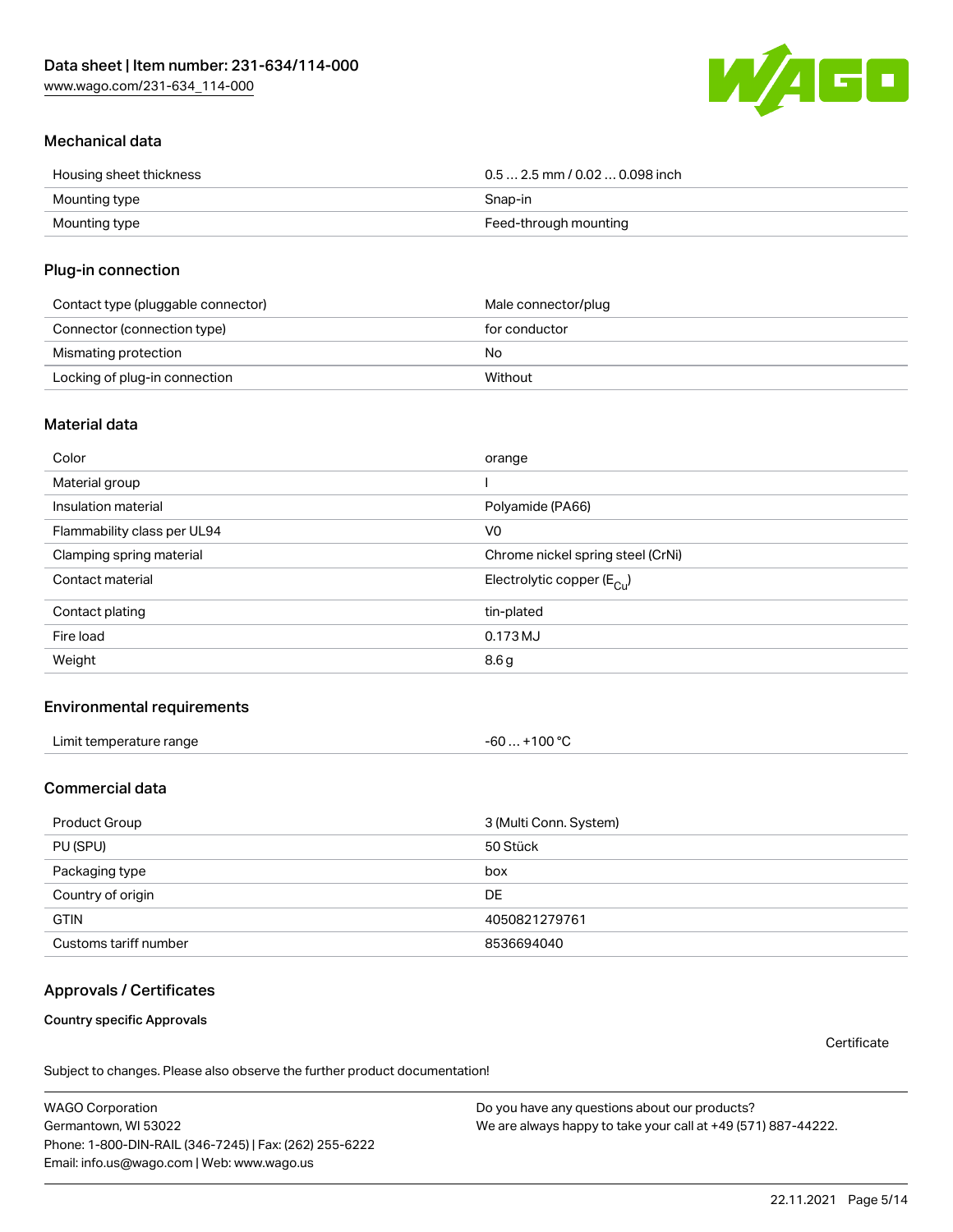[www.wago.com/231-634\\_114-000](http://www.wago.com/231-634_114-000)



| Logo | Approval                                      | <b>Additional Approval Text</b> | name       |
|------|-----------------------------------------------|---------------------------------|------------|
|      | <b>CB</b>                                     | IEC 61984                       | NL-39756   |
|      | <b>DEKRA Certification B.V.</b>               |                                 |            |
|      | <b>CSA</b><br><b>DEKRA Certification B.V.</b> | C <sub>22.2</sub>               | 1466354    |
| EMA  | <b>KEMA/KEUR</b><br>DEKRA Certification B.V.  | EN 61984                        | 2190761.01 |

### Ship Approvals

|      |                     |                                 | Certificate |
|------|---------------------|---------------------------------|-------------|
| Logo | Approval            | <b>Additional Approval Text</b> | name        |
|      | BV                  | IEC 60998                       | 11915/D0    |
| 0    | Bureau Veritas S.A. |                                 | BV          |

## UL-Approvals

**BUREAU** 

|                            |                                             |                                 | Certificate |
|----------------------------|---------------------------------------------|---------------------------------|-------------|
| Logo                       | Approval                                    | <b>Additional Approval Text</b> | name        |
| $\boldsymbol{\mathcal{A}}$ | cURus<br>Underwriters Laboratories Inc.     | <b>UL 1059</b>                  | E45172      |
| J                          | <b>UR</b><br>Underwriters Laboratories Inc. | <b>UL 1977</b>                  | E45171      |

# Counterpart

| ltem no.231-304/026-000                                                            | www.wago.com/231-304/026-000 |
|------------------------------------------------------------------------------------|------------------------------|
| Female plug; 4-pole; 12 AWG max; pin spacing 5.08 mm; 1 conductor per pole; orange |                              |

## Optional accessories

Coding

**Coding** 

| <b>WAGO Corporation</b>                                | Do you have any questions about our products?                 |
|--------------------------------------------------------|---------------------------------------------------------------|
| Germantown, WI 53022                                   | We are always happy to take your call at +49 (571) 887-44222. |
| Phone: 1-800-DIN-RAIL (346-7245)   Fax: (262) 255-6222 |                                                               |
| Email: info.us@wago.com   Web: www.wago.us             |                                                               |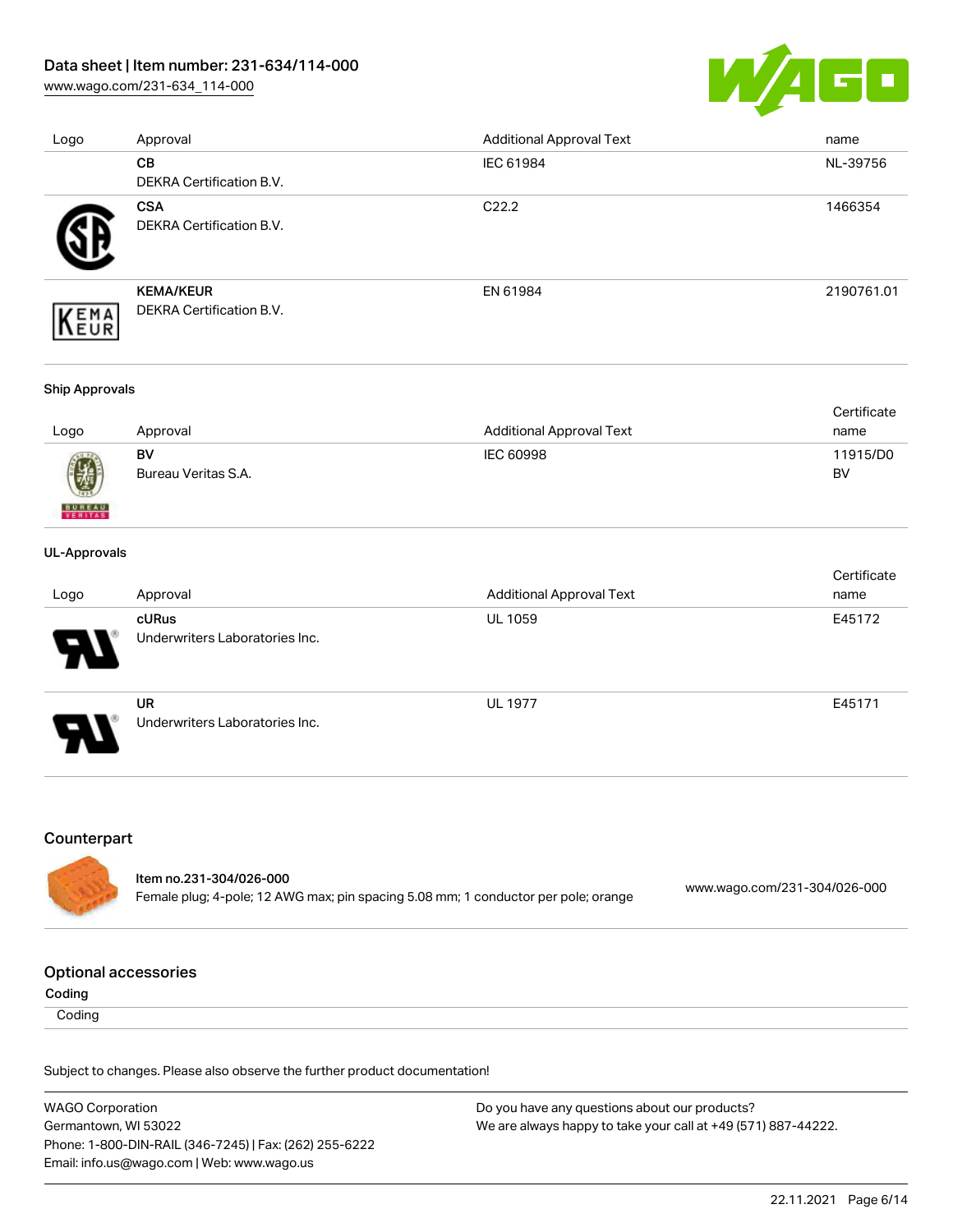[www.wago.com/231-634\\_114-000](http://www.wago.com/231-634_114-000)



[www.wago.com/231-129](http://www.wago.com/231-129)

Item no.: 231-129 Item no.. 201-120<br>Coding key; snap-on type; light gray

| Tools             |                                                                                                                  |                      |
|-------------------|------------------------------------------------------------------------------------------------------------------|----------------------|
| Operating tool    |                                                                                                                  |                      |
|                   | Item no.: 209-130<br>Operating tool; suitable for 264, 280 and 281 Series; 1-way; of insulating material; white  | www.wago.com/209-130 |
|                   | Item no.: 209-132<br>Operating tool; for connecting comb-style jumper bar; 2-way; of insulating material         | www.wago.com/209-132 |
|                   | Item no.: 210-657<br>Operating tool; Blade: 3.5 x 0.5 mm; with a partially insulated shaft; short; multicoloured | www.wago.com/210-657 |
|                   | Item no.: 210-720<br>Operating tool; Blade: 3.5 x 0.5 mm; with a partially insulated shaft; multicoloured        | www.wago.com/210-720 |
|                   | Item no.: 231-131<br>Operating tool; made of insulating material; 1-way; loose; white                            | www.wago.com/231-131 |
|                   | Item no.: 231-291<br>Operating tool; made of insulating material; 1-way; loose; red                              | www.wago.com/231-291 |
|                   | Item no.: 280-432<br>Operating tool; made of insulating material; 2-way; white                                   | www.wago.com/280-432 |
|                   | Item no.: 280-434<br>Operating tool; made of insulating material; 4-way                                          | www.wago.com/280-434 |
|                   | Item no.: 280-437<br>Operating tool; made of insulating material; 7-way                                          | www.wago.com/280-437 |
|                   | Item no.: 280-440<br>Operating tool; made of insulating material; 10-way                                         | www.wago.com/280-440 |
|                   | Item no.: 280-435<br>Operating tool; made of insulating material; 5-way; gray                                    | www.wago.com/280-435 |
|                   | Item no.: 280-436<br>Operating tool; made of insulating material; 6-way                                          | www.wago.com/280-436 |
|                   | Item no.: 280-438<br>Operating tool; made of insulating material; 8-way                                          | www.wago.com/280-438 |
|                   | Item no.: 280-433<br>Operating tool; made of insulating material; 3-way                                          | www.wago.com/280-433 |
| Insulations stops |                                                                                                                  |                      |
| Insulation stop   |                                                                                                                  |                      |
|                   |                                                                                                                  |                      |

| <b>WAGO Corporation</b>                                | Do you have any questions about our products?                 |
|--------------------------------------------------------|---------------------------------------------------------------|
| Germantown, WI 53022                                   | We are always happy to take your call at +49 (571) 887-44222. |
| Phone: 1-800-DIN-RAIL (346-7245)   Fax: (262) 255-6222 |                                                               |
| Email: info.us@wago.com   Web: www.wago.us             |                                                               |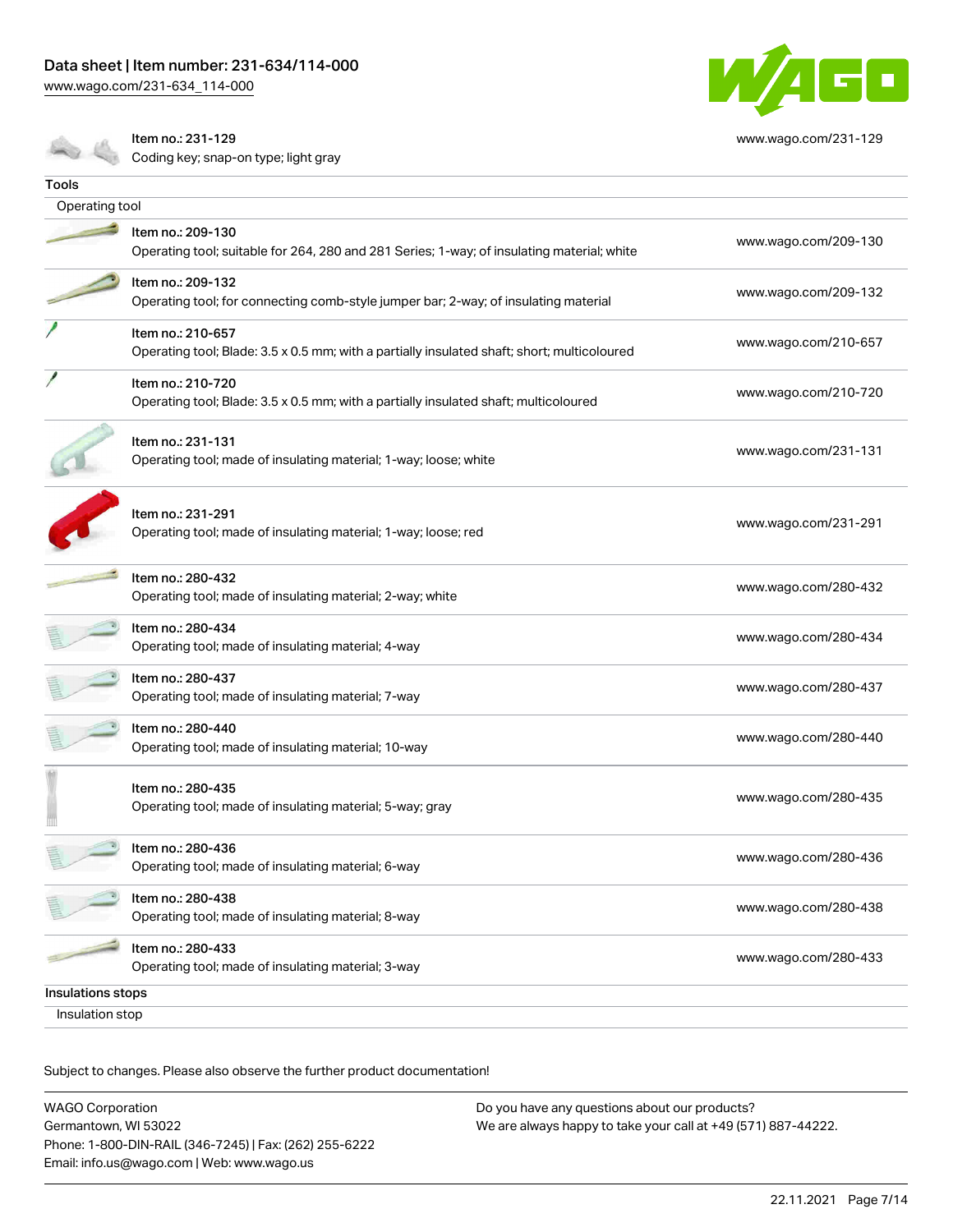[www.wago.com/231-634\\_114-000](http://www.wago.com/231-634_114-000)



|                         | Item no.: 231-672<br>Insulation stop; 0.75 - 1 mm <sup>2</sup> ; dark gray                         | www.wago.com/231-672 |
|-------------------------|----------------------------------------------------------------------------------------------------|----------------------|
|                         |                                                                                                    |                      |
|                         | Item no.: 231-670                                                                                  |                      |
|                         | Insulation stop; 0.08-0.2 mm <sup>2</sup> / 0.2 mm <sup>2</sup> "s"; white                         | www.wago.com/231-670 |
|                         | Item no.: 231-671                                                                                  |                      |
|                         | Insulation stop; 0.25 - 0.5 mm <sup>2</sup> ; light gray                                           | www.wago.com/231-671 |
| Cover                   |                                                                                                    |                      |
| Cover                   |                                                                                                    |                      |
|                         | Item no.: 231-669<br>Lockout caps; for covering unused clamping units; orange                      | www.wago.com/231-669 |
| Jumpers                 |                                                                                                    |                      |
| Jumper                  |                                                                                                    |                      |
|                         | Item no.: 231-905                                                                                  |                      |
|                         | Jumper; for conductor entry; 5-way; insulated; gray                                                | www.wago.com/231-905 |
|                         | Item no.: 231-903                                                                                  |                      |
|                         | Jumper; for conductor entry; 3-way; insulated; gray                                                | www.wago.com/231-903 |
|                         | Item no.: 231-907                                                                                  |                      |
|                         | Jumper; for conductor entry; 7-way; insulated; gray                                                | www.wago.com/231-907 |
|                         | Item no.: 231-910                                                                                  |                      |
|                         | Jumper; for conductor entry; 10-way; insulated; gray                                               | www.wago.com/231-910 |
|                         | Item no.: 231-902                                                                                  |                      |
|                         | Jumper; for conductor entry; 2-way; insulated; gray                                                | www.wago.com/231-902 |
| <b>Ferrules</b>         |                                                                                                    |                      |
| Ferrule                 |                                                                                                    |                      |
|                         | Item no.: 216-101                                                                                  |                      |
|                         | Ferrule; Sleeve for 0.5 mm <sup>2</sup> / AWG 22; uninsulated; electro-tin plated; silver-colored  | www.wago.com/216-101 |
| Ť                       | Item no.: 216-104                                                                                  |                      |
|                         | Ferrule; Sleeve for 1.5 mm <sup>2</sup> / AWG 16; uninsulated; electro-tin plated; silver-colored  | www.wago.com/216-104 |
| î                       | Item no.: 216-106                                                                                  |                      |
|                         | Ferrule; Sleeve for 2.5 mm <sup>2</sup> / AWG 14; uninsulated; electro-tin plated; silver-colored  | www.wago.com/216-106 |
|                         | Item no.: 216-102                                                                                  |                      |
|                         | Ferrule; Sleeve for 0.75 mm <sup>2</sup> / AWG 20; uninsulated; electro-tin plated; silver-colored | www.wago.com/216-102 |
| ł                       | Item no.: 216-103                                                                                  | www.wago.com/216-103 |
|                         | Subject to changes. Please also observe the further product documentation!                         |                      |
|                         |                                                                                                    |                      |
| <b>WAGO Corporation</b> | Do you have any questions about our products?                                                      |                      |

Germantown, WI 53022 Phone: 1-800-DIN-RAIL (346-7245) | Fax: (262) 255-6222 Email: info.us@wago.com | Web: www.wago.us

We are always happy to take your call at +49 (571) 887-44222.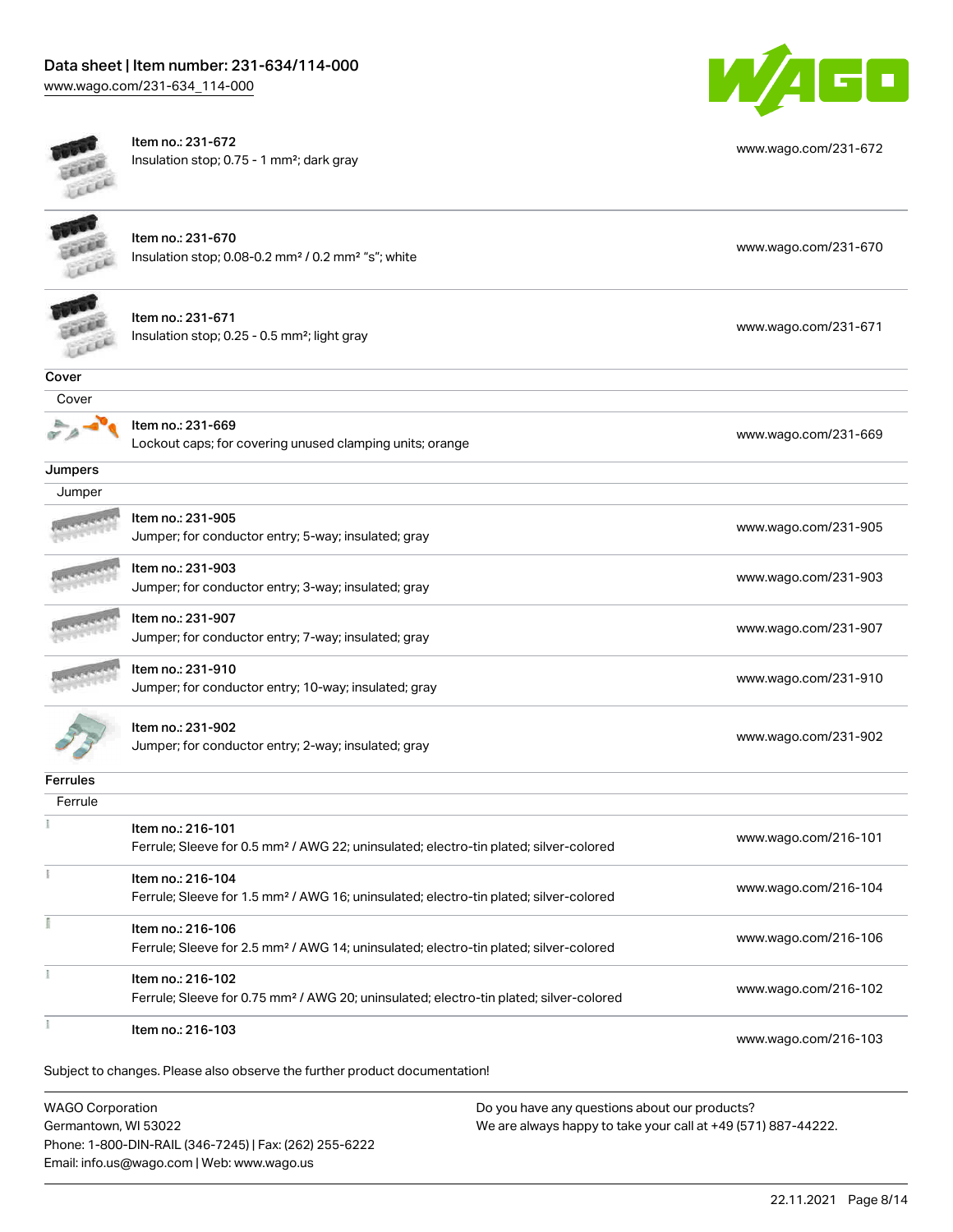[www.wago.com/231-634\\_114-000](http://www.wago.com/231-634_114-000)



|    | Ferrule; Sleeve for 1 mm <sup>2</sup> / AWG 18; uninsulated; electro-tin plated                                                                                                                   |                      |
|----|---------------------------------------------------------------------------------------------------------------------------------------------------------------------------------------------------|----------------------|
| Î. | Item no.: 216-123<br>Ferrule; Sleeve for 1 mm <sup>2</sup> / AWG 18; uninsulated; electro-tin plated; silver-colored                                                                              | www.wago.com/216-123 |
| Î. | Item no.: 216-122<br>Ferrule; Sleeve for 0.75 mm <sup>2</sup> / AWG 20; uninsulated; electro-tin plated; silver-colored                                                                           | www.wago.com/216-122 |
|    | Item no.: 216-124<br>Ferrule; Sleeve for 1.5 mm <sup>2</sup> / AWG 16; uninsulated; electro-tin plated                                                                                            | www.wago.com/216-124 |
|    | Item no.: 216-142<br>Ferrule; Sleeve for 0.75 mm <sup>2</sup> / 18 AWG; uninsulated; electro-tin plated; electrolytic copper; gastight<br>crimped; acc. to DIN 46228, Part 1/08.92                | www.wago.com/216-142 |
|    | Item no.: 216-132<br>Ferrule; Sleeve for 0.34 mm <sup>2</sup> / AWG 24; uninsulated; electro-tin plated                                                                                           | www.wago.com/216-132 |
| i. | Item no.: 216-121<br>Ferrule; Sleeve for 0.5 mm <sup>2</sup> / AWG 22; uninsulated; electro-tin plated; silver-colored                                                                            | www.wago.com/216-121 |
|    | Item no.: 216-143<br>Ferrule; Sleeve for 1 mm <sup>2</sup> / AWG 18; uninsulated; electro-tin plated; electrolytic copper; gastight<br>crimped; acc. to DIN 46228, Part 1/08.92                   | www.wago.com/216-143 |
| ĵ. | Item no.: 216-131<br>Ferrule; Sleeve for 0.25 mm <sup>2</sup> / AWG 24; uninsulated; electro-tin plated; silver-colored                                                                           | www.wago.com/216-131 |
|    | Item no.: 216-141<br>Ferrule; Sleeve for 0.5 mm <sup>2</sup> / 20 AWG; uninsulated; electro-tin plated; electrolytic copper; gastight<br>crimped; acc. to DIN 46228, Part 1/08.92                 | www.wago.com/216-141 |
| J. | Item no.: 216-152<br>Ferrule; Sleeve for 0.34 mm <sup>2</sup> / AWG 24; uninsulated; electro-tin plated                                                                                           | www.wago.com/216-152 |
|    | Item no.: 216-203<br>Ferrule; Sleeve for 1 mm <sup>2</sup> / AWG 18; insulated; electro-tin plated; red                                                                                           | www.wago.com/216-203 |
|    | Item no.: 216-202<br>Ferrule; Sleeve for 0.75 mm <sup>2</sup> / 18 AWG; insulated; electro-tin plated; gray                                                                                       | www.wago.com/216-202 |
| x  | Item no.: 216-151<br>Ferrule; Sleeve for 0.25 mm <sup>2</sup> / AWG 24; uninsulated; electro-tin plated                                                                                           | www.wago.com/216-151 |
| 1  | Item no.: 216-204<br>Ferrule; Sleeve for 1.5 mm <sup>2</sup> / AWG 16; insulated; electro-tin plated; black                                                                                       | www.wago.com/216-204 |
|    | Item no.: 216-144<br>Ferrule; Sleeve for 1.5 mm <sup>2</sup> / AWG 16; uninsulated; electro-tin plated; electrolytic copper; gastight<br>crimped; acc. to DIN 46228, Part 1/08.92; silver-colored | www.wago.com/216-144 |
|    | Item no.: 216-201<br>Ferrule; Sleeve for 0.5 mm <sup>2</sup> / 20 AWG; insulated; electro-tin plated; white                                                                                       | www.wago.com/216-201 |
|    | Item no.: 216-223<br>Ferrule; Sleeve for 1 mm <sup>2</sup> / AWG 18; insulated; electro-tin plated; red                                                                                           | www.wago.com/216-223 |

| <b>WAGO Corporation</b>                                | Do you have any questions about our products?                 |
|--------------------------------------------------------|---------------------------------------------------------------|
| Germantown, WI 53022                                   | We are always happy to take your call at +49 (571) 887-44222. |
| Phone: 1-800-DIN-RAIL (346-7245)   Fax: (262) 255-6222 |                                                               |
| Email: info.us@wago.com   Web: www.wago.us             |                                                               |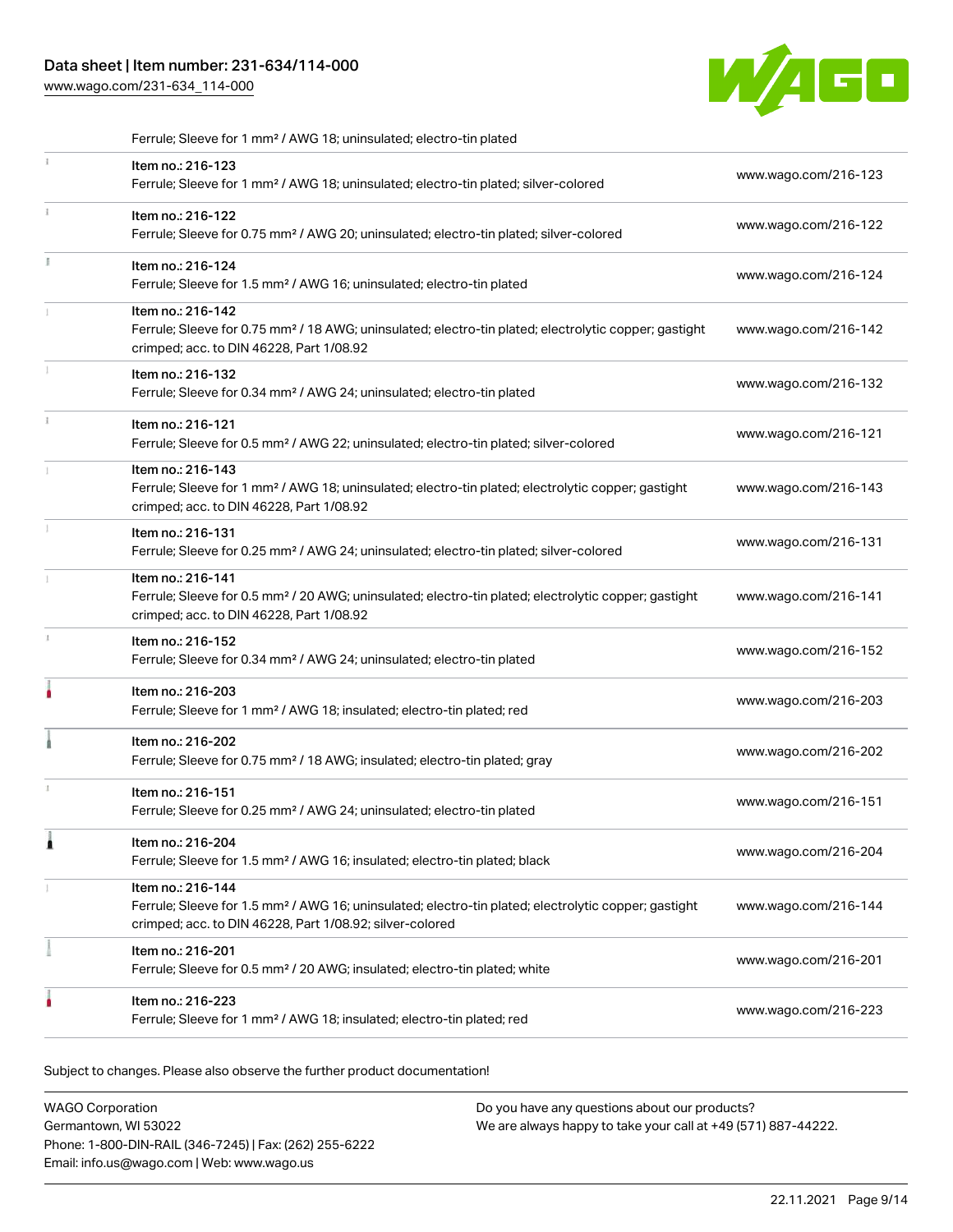Phone: 1-800-DIN-RAIL (346-7245) | Fax: (262) 255-6222

Email: info.us@wago.com | Web: www.wago.us

[www.wago.com/231-634\\_114-000](http://www.wago.com/231-634_114-000)



|                                                 | Item no.: 216-241<br>Ferrule; Sleeve for 0.5 mm <sup>2</sup> / 20 AWG; insulated; electro-tin plated; electrolytic copper; gastight                                                                                                       |                                                                                                                | www.wago.com/216-241             |  |
|-------------------------------------------------|-------------------------------------------------------------------------------------------------------------------------------------------------------------------------------------------------------------------------------------------|----------------------------------------------------------------------------------------------------------------|----------------------------------|--|
|                                                 | crimped; acc. to DIN 46228, Part 4/09.90; white<br>Item no.: 216-242<br>Ferrule; Sleeve for 0.75 mm <sup>2</sup> / 18 AWG; insulated; electro-tin plated; electrolytic copper; gastight<br>crimped; acc. to DIN 46228, Part 4/09.90; gray |                                                                                                                | www.wago.com/216-242             |  |
|                                                 | Item no.: 216-222<br>Ferrule; Sleeve for 0.75 mm <sup>2</sup> / 18 AWG; insulated; electro-tin plated; gray                                                                                                                               |                                                                                                                | www.wago.com/216-222             |  |
|                                                 | Item no.: 216-221<br>Ferrule; Sleeve for 0.5 mm <sup>2</sup> / 20 AWG; insulated; electro-tin plated; white                                                                                                                               |                                                                                                                | www.wago.com/216-221             |  |
| Â                                               | Item no.: 216-224<br>Ferrule; Sleeve for 1.5 mm <sup>2</sup> / AWG 16; insulated; electro-tin plated; black                                                                                                                               |                                                                                                                | www.wago.com/216-224             |  |
|                                                 | Item no.: 216-243<br>Ferrule; Sleeve for 1 mm <sup>2</sup> / AWG 18; insulated; electro-tin plated; electrolytic copper; gastight crimped; www.wago.com/216-243<br>acc. to DIN 46228, Part 4/09.90; red                                   |                                                                                                                |                                  |  |
| 1                                               | Item no.: 216-244<br>Ferrule; Sleeve for 1.5 mm <sup>2</sup> / AWG 16; insulated; electro-tin plated; electrolytic copper; gastight<br>crimped; acc. to DIN 46228, Part 4/09.90; black                                                    |                                                                                                                | www.wago.com/216-244             |  |
|                                                 | Item no.: 216-263<br>Ferrule; Sleeve for 1 mm <sup>2</sup> / AWG 18; insulated; electro-tin plated; electrolytic copper; gastight crimped; www.wago.com/216-263<br>acc. to DIN 46228, Part 4/09.90; red                                   |                                                                                                                |                                  |  |
| 1                                               | Item no.: 216-264<br>Ferrule; Sleeve for 1.5 mm <sup>2</sup> / AWG 16; insulated; electro-tin plated; electrolytic copper; gastight<br>crimped; acc. to DIN 46228, Part 4/09.90; black                                                    |                                                                                                                | www.wago.com/216-264             |  |
|                                                 | Item no.: 216-284<br>Ferrule; Sleeve for 1.5 mm <sup>2</sup> / AWG 16; insulated; electro-tin plated; electrolytic copper; gastight<br>crimped; acc. to DIN 46228, Part 4/09.90; black                                                    |                                                                                                                | www.wago.com/216-284             |  |
|                                                 | Item no.: 216-262<br>Ferrule; Sleeve for 0.75 mm <sup>2</sup> / 18 AWG; insulated; electro-tin plated; electrolytic copper; gastight<br>crimped; acc. to DIN 46228, Part 4/09.90; gray                                                    |                                                                                                                | www.wago.com/216-262             |  |
|                                                 | Item no.: 216-301<br>Ferrule; Sleeve for 0.25 mm <sup>2</sup> / AWG 24; insulated; electro-tin plated; yellow                                                                                                                             |                                                                                                                | www.wago.com/216-301             |  |
|                                                 | Item no.: 216-321<br>Ferrule; Sleeve for 0.25 mm <sup>2</sup> / AWG 24; insulated; electro-tin plated; yellow                                                                                                                             |                                                                                                                | www.wago.com/216-321             |  |
|                                                 | Item no.: 216-322<br>Ferrule; Sleeve for 0.34 mm <sup>2</sup> / 22 AWG; insulated; electro-tin plated; green                                                                                                                              |                                                                                                                | www.wago.com/216-322             |  |
|                                                 | Item no.: 216-302<br>Ferrule; Sleeve for 0.34 mm <sup>2</sup> / 22 AWG; insulated; electro-tin plated; light turquoise                                                                                                                    |                                                                                                                | www.wago.com/216-302             |  |
| Marking accessories                             |                                                                                                                                                                                                                                           |                                                                                                                |                                  |  |
| Marking strip                                   |                                                                                                                                                                                                                                           |                                                                                                                |                                  |  |
|                                                 | Item no.: 210-331/508-103<br>Marking strips; as a DIN A4 sheet; MARKED; 1-12 (200x); Height of marker strip: 2.3 mm/0.091 in; Strip<br>length 182 mm; Horizontal marking; Self-adhesive; white                                            |                                                                                                                | www.wago.com/210-331<br>/508-103 |  |
|                                                 | Subject to changes. Please also observe the further product documentation!                                                                                                                                                                |                                                                                                                |                                  |  |
| <b>WAGO Corporation</b><br>Germantown, WI 53022 |                                                                                                                                                                                                                                           | Do you have any questions about our products?<br>We are always happy to take your call at +49 (571) 887-44222. |                                  |  |

22.11.2021 Page 10/14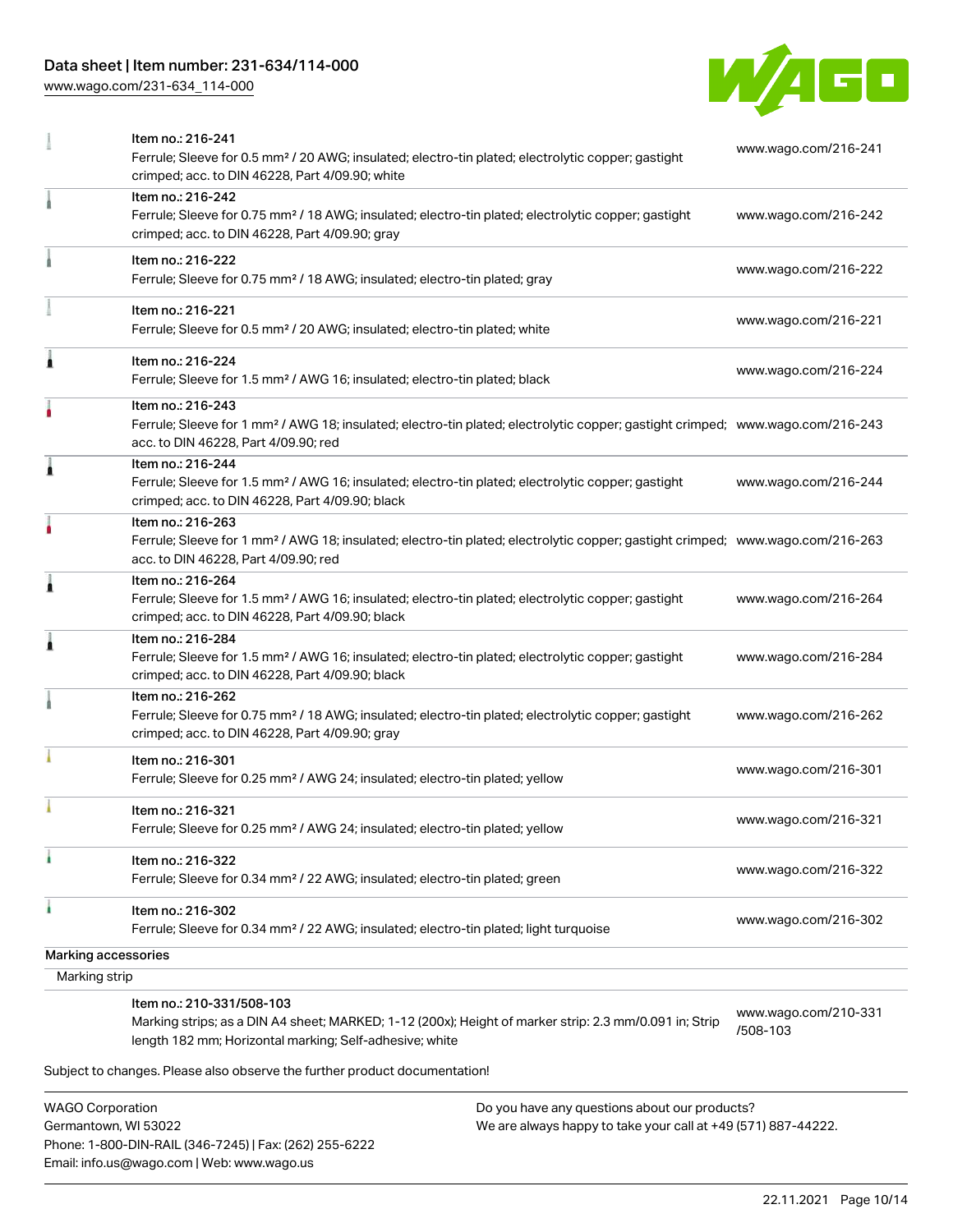[www.wago.com/231-634\\_114-000](http://www.wago.com/231-634_114-000)



| Item no.: 210-331/508-104                        |                                                                                                                                                                                                                                            |                                                                                                                                                                                                                                                                                                                                                                                                                               | www.wago.com/210-331                                                                                                            |  |
|--------------------------------------------------|--------------------------------------------------------------------------------------------------------------------------------------------------------------------------------------------------------------------------------------------|-------------------------------------------------------------------------------------------------------------------------------------------------------------------------------------------------------------------------------------------------------------------------------------------------------------------------------------------------------------------------------------------------------------------------------|---------------------------------------------------------------------------------------------------------------------------------|--|
|                                                  |                                                                                                                                                                                                                                            |                                                                                                                                                                                                                                                                                                                                                                                                                               |                                                                                                                                 |  |
| Item no.: 210-332/508-202                        |                                                                                                                                                                                                                                            |                                                                                                                                                                                                                                                                                                                                                                                                                               | www.wago.com/210-332                                                                                                            |  |
|                                                  |                                                                                                                                                                                                                                            | /508-202                                                                                                                                                                                                                                                                                                                                                                                                                      |                                                                                                                                 |  |
|                                                  |                                                                                                                                                                                                                                            |                                                                                                                                                                                                                                                                                                                                                                                                                               |                                                                                                                                 |  |
|                                                  |                                                                                                                                                                                                                                            | www.wago.com/210-332                                                                                                                                                                                                                                                                                                                                                                                                          |                                                                                                                                 |  |
| 182 mm; Horizontal marking; Self-adhesive; white |                                                                                                                                                                                                                                            |                                                                                                                                                                                                                                                                                                                                                                                                                               |                                                                                                                                 |  |
| Item no.: 210-332/508-206                        |                                                                                                                                                                                                                                            |                                                                                                                                                                                                                                                                                                                                                                                                                               |                                                                                                                                 |  |
|                                                  |                                                                                                                                                                                                                                            | www.wago.com/210-332<br>/508-206                                                                                                                                                                                                                                                                                                                                                                                              |                                                                                                                                 |  |
|                                                  |                                                                                                                                                                                                                                            |                                                                                                                                                                                                                                                                                                                                                                                                                               |                                                                                                                                 |  |
| Item no.: 210-332/508-205                        |                                                                                                                                                                                                                                            | www.wago.com/210-332                                                                                                                                                                                                                                                                                                                                                                                                          |                                                                                                                                 |  |
| mm; Horizontal marking; Self-adhesive; white     |                                                                                                                                                                                                                                            |                                                                                                                                                                                                                                                                                                                                                                                                                               | /508-205                                                                                                                        |  |
|                                                  |                                                                                                                                                                                                                                            |                                                                                                                                                                                                                                                                                                                                                                                                                               |                                                                                                                                 |  |
| Strain relief housing                            |                                                                                                                                                                                                                                            |                                                                                                                                                                                                                                                                                                                                                                                                                               |                                                                                                                                 |  |
| Item no.: 232-634                                |                                                                                                                                                                                                                                            |                                                                                                                                                                                                                                                                                                                                                                                                                               |                                                                                                                                 |  |
| Strain relief housing; orange                    |                                                                                                                                                                                                                                            | www.wago.com/232-634                                                                                                                                                                                                                                                                                                                                                                                                          |                                                                                                                                 |  |
|                                                  |                                                                                                                                                                                                                                            |                                                                                                                                                                                                                                                                                                                                                                                                                               |                                                                                                                                 |  |
|                                                  |                                                                                                                                                                                                                                            |                                                                                                                                                                                                                                                                                                                                                                                                                               |                                                                                                                                 |  |
|                                                  |                                                                                                                                                                                                                                            |                                                                                                                                                                                                                                                                                                                                                                                                                               |                                                                                                                                 |  |
| Technical explanations                           | 2019 Apr 3                                                                                                                                                                                                                                 | pdf                                                                                                                                                                                                                                                                                                                                                                                                                           | Download                                                                                                                        |  |
|                                                  |                                                                                                                                                                                                                                            | 2.0 MB                                                                                                                                                                                                                                                                                                                                                                                                                        |                                                                                                                                 |  |
|                                                  |                                                                                                                                                                                                                                            |                                                                                                                                                                                                                                                                                                                                                                                                                               |                                                                                                                                 |  |
|                                                  |                                                                                                                                                                                                                                            |                                                                                                                                                                                                                                                                                                                                                                                                                               |                                                                                                                                 |  |
|                                                  |                                                                                                                                                                                                                                            |                                                                                                                                                                                                                                                                                                                                                                                                                               |                                                                                                                                 |  |
| 2D/3D Models 231-634/114-000                     |                                                                                                                                                                                                                                            | <b>URL</b>                                                                                                                                                                                                                                                                                                                                                                                                                    | Download                                                                                                                        |  |
|                                                  |                                                                                                                                                                                                                                            |                                                                                                                                                                                                                                                                                                                                                                                                                               |                                                                                                                                 |  |
|                                                  |                                                                                                                                                                                                                                            |                                                                                                                                                                                                                                                                                                                                                                                                                               |                                                                                                                                 |  |
| <b>Downloads</b>                                 | length 182 mm; Horizontal marking; Self-adhesive; white<br>mm; Horizontal marking; Self-adhesive; white<br>Item no.: 210-332/508-204<br>182 mm; Horizontal marking; Self-adhesive; white<br>Documentation<br><b>Additional Information</b> | Marking strips; as a DIN A4 sheet; MARKED; 1-16 (160x); Height of marker strip: 3 mm; Strip length 182<br>Marking strips; as a DIN A4 sheet; MARKED; 17-32 (160x); Height of marker strip: 3 mm; Strip length<br>Marking strips; as a DIN A4 sheet; MARKED; 33-48 (160x); Height of marker strip: 3 mm; Strip length<br>Marking strips; as a DIN A4 sheet; MARKED; 1-32 (80x); Height of marker strip: 3 mm; Strip length 182 | Marking strips; as a DIN A4 sheet; MARKED; 13-24 (200x); Height of marker strip: 2.3 mm/0.091 in; Strip<br>/508-104<br>/508-204 |  |

Compliance Search

Subject to changes. Please also observe the further product documentation!

WAGO Corporation Germantown, WI 53022 Phone: 1-800-DIN-RAIL (346-7245) | Fax: (262) 255-6222 Email: info.us@wago.com | Web: www.wago.us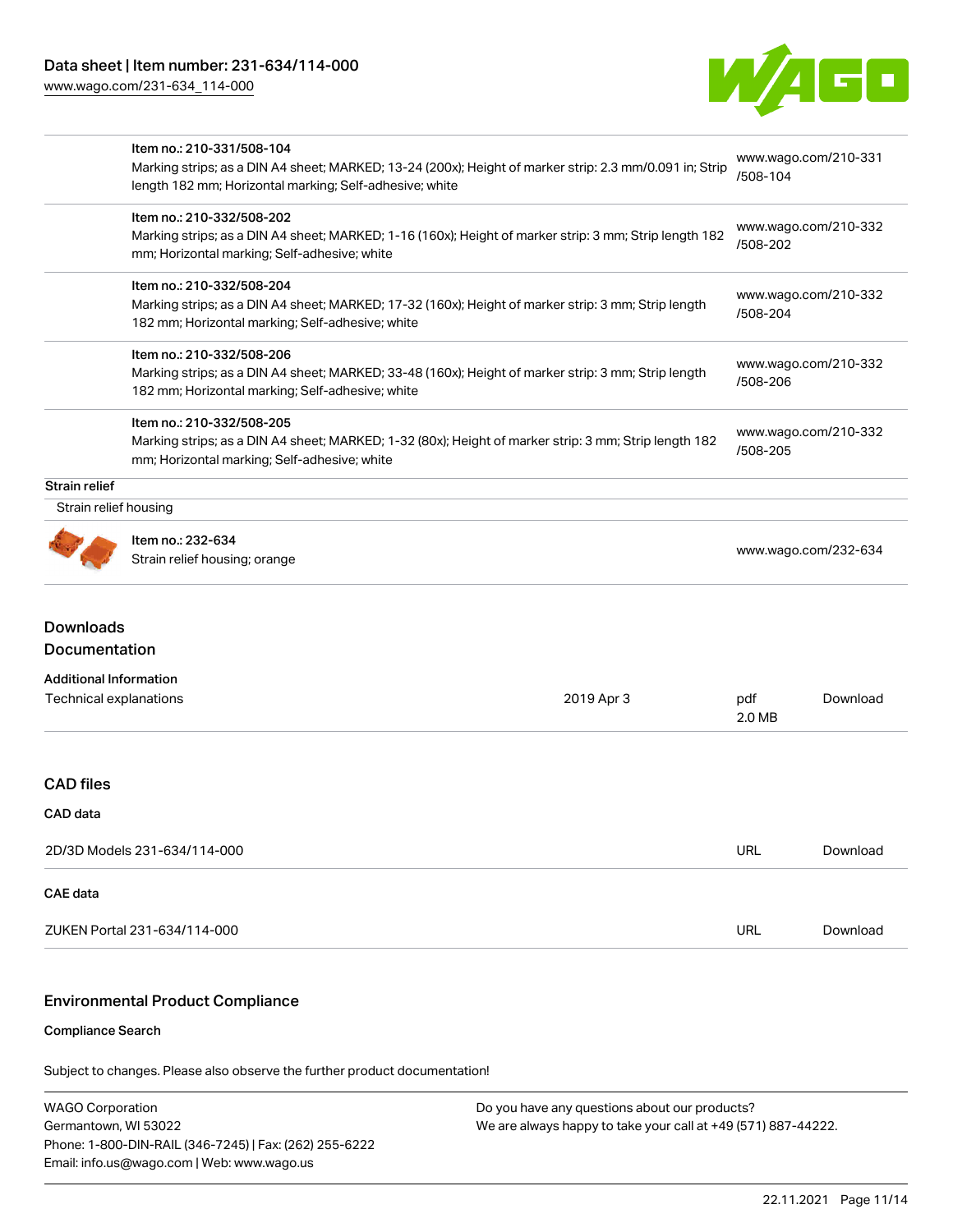

URL [Download](https://www.wago.com/global/d/ComplianceLinkMediaContainer_231-634_114-000)

Environmental Product Compliance 231-634/114-000 1-conductor male connector; CAGE CLAMP®; 2.5 mm²; Pin spacing 5.08 mm; 4-pole; Snap-in flange; 2,50 mm²; orange

#### Installation Notes

#### Application



Male connector, with snap-in flanges, for feedthrough applications, for 0.5 … 2.5 mm plate thickness



Inserting a conductor via 3.5 mm screwdriver – CAGE CLAMP® actuation parallel to conductor entry.



Inserting a conductor via 3.5 mm screwdriver – CAGE CLAMP® actuation perpendicular to conductor entry.



Inserting a conductor into CAGE CLAMP® unit via operating lever (231-291).

Subject to changes. Please also observe the further product documentation!

WAGO Corporation Germantown, WI 53022 Phone: 1-800-DIN-RAIL (346-7245) | Fax: (262) 255-6222 Email: info.us@wago.com | Web: www.wago.us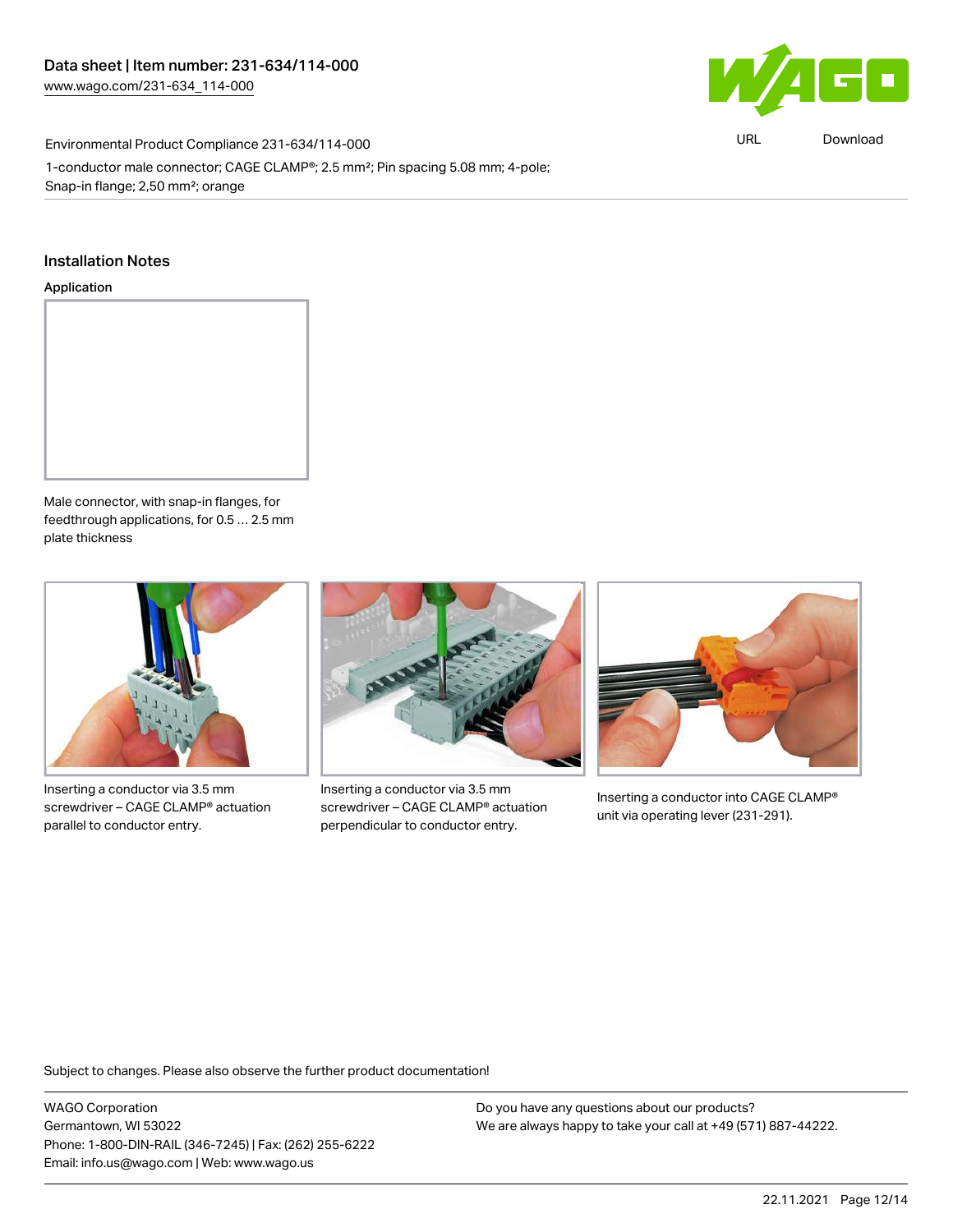



Inserting a conductor via operating tool.

Coding



Coding a male header – fitting coding key(s).



Testing – female connector with CAGE CLAMP®

Integrated test ports for testing perpendicular to conductor entry via 2 or 2.3 mm Ø test plug

#### Installation

Subject to changes. Please also observe the further product documentation!

WAGO Corporation Germantown, WI 53022 Phone: 1-800-DIN-RAIL (346-7245) | Fax: (262) 255-6222 Email: info.us@wago.com | Web: www.wago.us